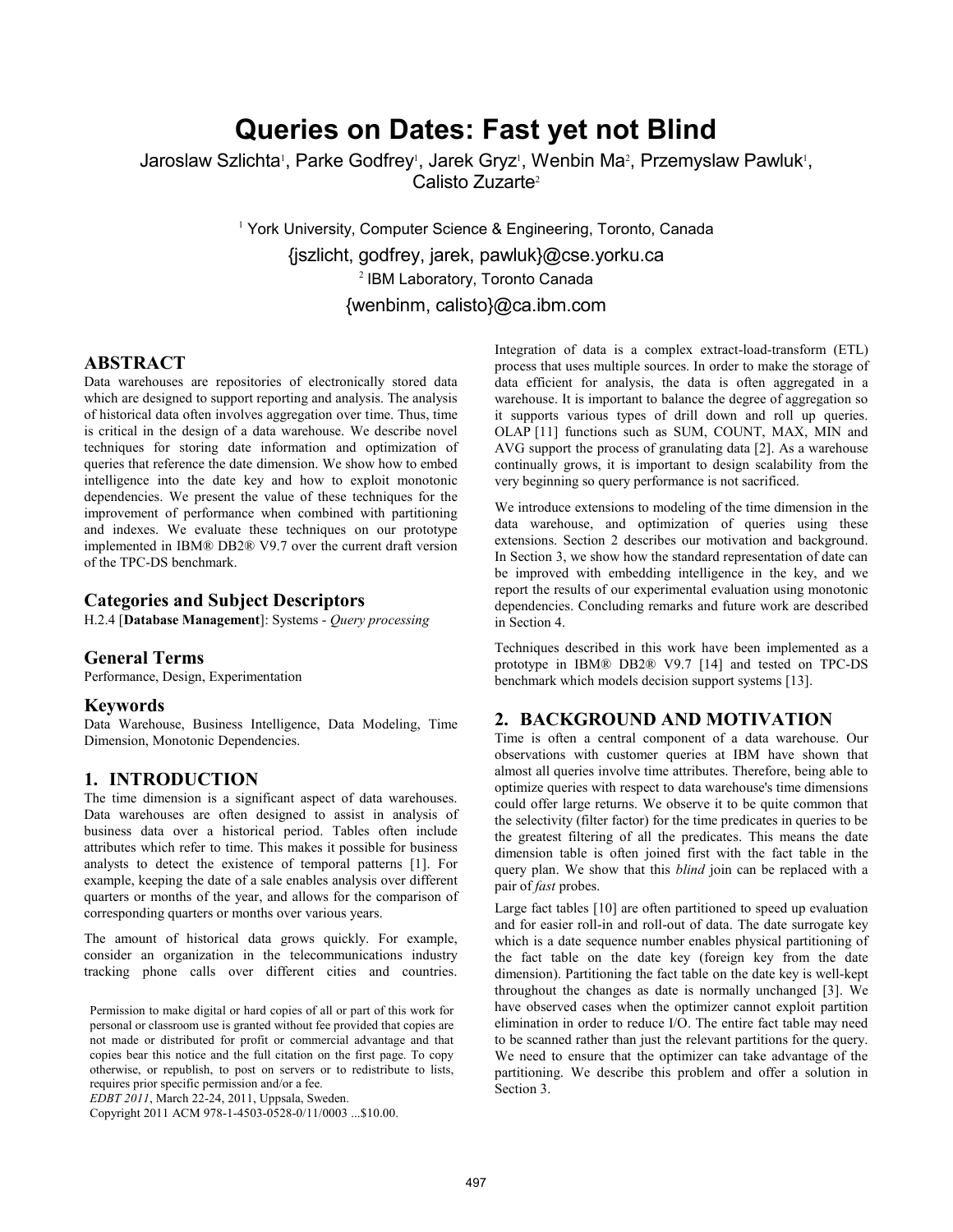#### **2.1 Multidimensional model**

The common design of a data wareshouse is a multidimensional model based on a star or snowflake structure of fact and dimension tables [5]. A date dimension refers to a table that is granulated by day, whereas a time dimension represents the time of day. Such a dimension is practically universal as it appears in any data warehouse that is a historical repository of data [3]. It is often recommended to separate the time of the day from the date dimension in order to keep the date dimension small. As the time description is not usually required in a data warehouse, it is a good practice to keep the time attribute out of the date table in the fact table. Time of day might be represented as the number of milliseconds, seconds or minutes since midnight. For optimization reasons, the granularity of the date in data dimension table is sometimes even further aggregated to the level of week or month. It is also a common practice to keep the data from previous years aggregated with higher granularity.

The time dimension is traditionally used for tracking changes over measures. A model which allows a conceptual representation of time-varying levels, attributes and hierarchies is described in [4] and [7]. In that model, the time dimension can be used additionally to track changes in the other dimensions. In our work, we focus on the time dimension as the entry point to the fact table.

#### **2.2 Description of the date**

A measure is taken at the intersection of the fact table and dimensions such as date, item or location. All measurement rows in the fact table are at the same granularity [6]. Fact measures are usually numeric and additive. Dimension tables are a fundamental part of a data warehouse that contain the description of the data [9]. The dimension tables are necessary to understand the data in the fact tables. The fact tables can have a very large number of records, but are compact in terms of the number of columns. It is typical that the fact tables take about 90% of the entire space of the data wareshouse. Conversely, the dimension tables are shallow in their number of records, but have many columns for the descriptive attributes. Date dimension tables, apart from storing the date as a column, can also keep descriptions of the date which can be filtering fields and labels for business reporting. Columns in the date table can include, for example, day of week, the day number in a calendar month, the month number in year, month name, and fiscal periods. We can similarly include a holiday indicator, weekday indicator, the name of a holiday (Easter, Thanksgiving, Valentine's Day), the name of special events (Back to School, Super Bowl), and so forth.

#### **2.3 Designing the date dimension**

Designing date dimensions is a challenge. There are two main methods to represent the date in a data warehouse. The first approach is to keep the date dimension in the fact table, as shown in Fig. 1. If the date attribute is explicitly in a fact table, we can make a direct SQL query involving date that will not necessitate a join. Filtering based on date can avoid a join with a date dimension table (which could be quite expensive), so that the query is evaluated solely over the fact table.

The second technique is to create a separate date dimension table. There are good reasons why the second method is used more often. SQL date functions do not assist in filtering based on

weekdays, weekends, holidays, major events and fiscal periods. Since there are no such built-in functions, it is better to store these as data in a dimensional table. Also, most database systems do not support index calculations using functions (e.g., MONTH, DAY) [3]. Lastly, the SQL data type DATE may be eight bytes, whereas INTEGER is four bytes. (Note that DB2 uses a compact four byte DATE: two for year, one for month and one for the day.) Therefore, using INTEGER as a surrogate key for date can save space: for every row, four bytes. If we have a fact table with a billion rows, every additional byte per row is another gigabyte of storage. And this storage is not necessarily inexpensive. To achieve high performance, many providers of data warehouse systems require expensive, proprietary hardware [12]. Because of the cost of the disk, which must be efficient and reliable, database schema designers must pay attention to saving space. More importantly, most queries scan rows from the fact table. By making the fact table more compact, this reduces the I/O expense of evaluating these queries. (Even though there is no space savings in DB2 as there might be in other database systems, designers often still use INTEGER surrogate keys to be consistent with other dimension surrogate keys.) A star schema with an additional dimension table with date is shown in Fig.2.



**Figure 1. Date in fact table.**

Designers sometimes replace a date dimension table by representing time via buckets in the fact table [3]. This solution is not commonly used though, because it is not flexible. With a predefined number of buckets which represent month one, month two, and so on, at some point the table has to be altered in order to add a bucket for a new month, or to shift all the buckets. This may not be the best choice as the month first on the list will be lost. A second disadvantage of this approach is that it is not possible to keep the description of date as specified in Section 2.2 so there is no way to get information regarding what the date refers to.



**Figure 2. Date as additional table.**

Surrogate keys are unique identifiers usually generated as sequential integers [8]. A join between the fact table and a dimension table is based on surrogate keys if we use surrogate keys for dimension tables. It is considered good practice to use surrogate keys instead of operational keys (derived from external names such as production codes) which may have built-in dependencies. Avoiding using an operational key as the primary key of the table is a good idea because our expectations might be invalidated over the time. In business organizations, operational codes such as product codes are reassigned after some period of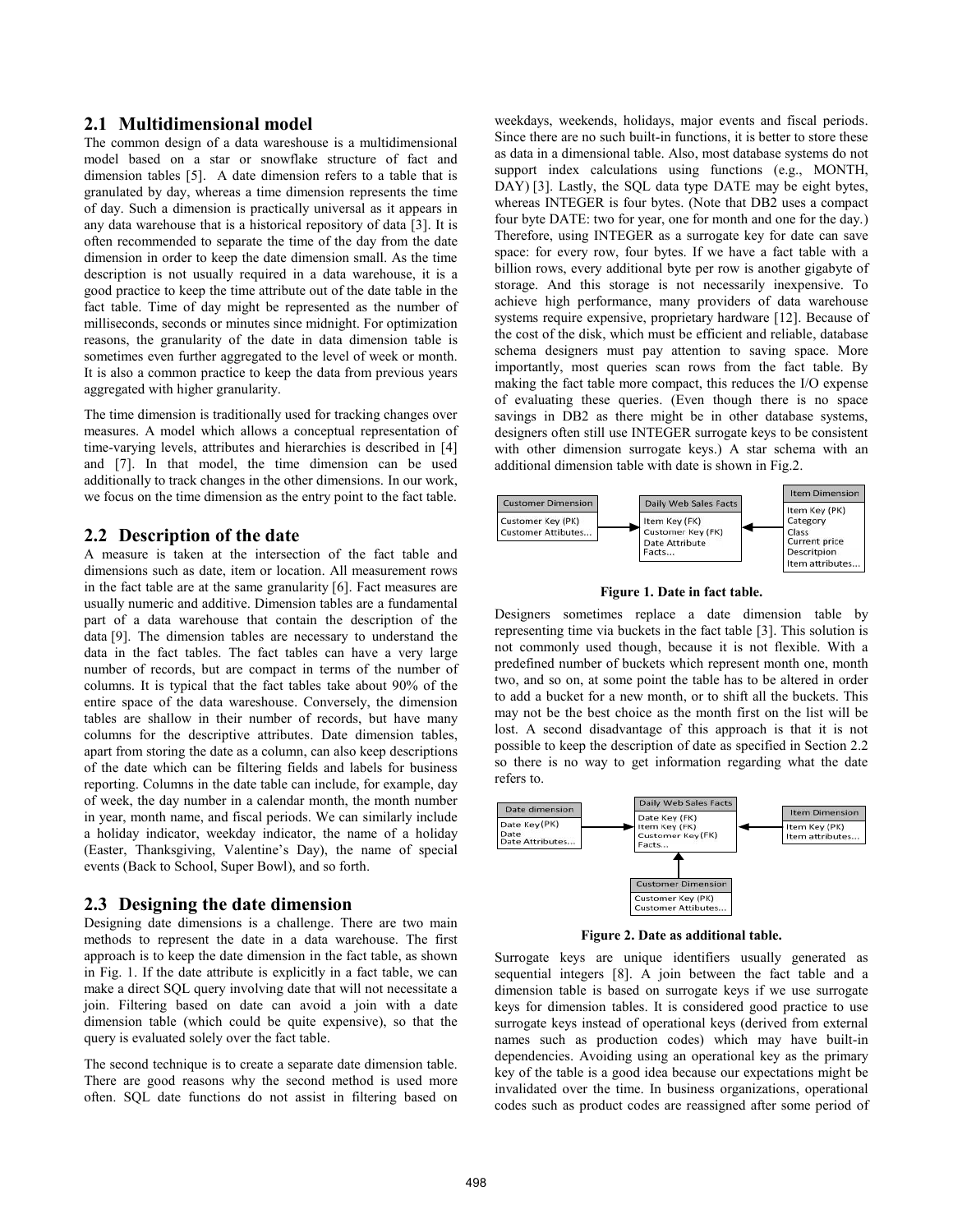time. Surrogate keys offer the data warehouse a mechanism to distinguish between two different instances of the same product with different operational codes. Developing the data wareshouse with operational keys might be faster, but implementing surrogate keys can bring benefits in the long run. The main advantage of surrogate keys is that they enable keeping track of changes independently from the key. Even if the operational key changes in the next ETL cycle, it can still stay in the data warehouse with the same surrogate key. Also, extracting data from multiple sources may be easier using surrogate keys as they allow integrating data from multiple source systems even if they do not have well-matched source keys. Using INTEGER (four bytes) for a surrogate key is adequate for a dimension table as it provides over two billion possible values  $(2^{32-1})$ .

### **3. QUERY REWRITES**

As discussed above, there are often compelling reasons in a data warehouse to have an explicit dimension table for date, and, furthermore, one that uses surrogate keys. This is standard practice. There are disadvantages to this, however. A prevalent class of queries accesses a fact table, and has predicates on date that mention natural date values. Their evaluation will blindly join the fact table to the dimension table. This can be quite expensive. Often, a fact table will be partitioned over date. Data warehouse systems use partitioning to accommodate very large tables, making it easier to administer (back up data, re-organize data, roll-in new data, and roll-out old data) and to improve query performance. In this case, however, all partitions of the fact table will have to be scanned, because the natural date values in the query cannot be used to establish a range to scan just the relevant partitions, which are partitioned on the surrogate keys.

We seek to optimize such queries by avoiding the join to the date table, and selecting just the relevant partitions of the fact table. We introduce two query-rewrite techniques that achieve this.

In Section 3.1, we consider how to embed information of the natural date value into the date surrogate key. This preserves most of the benefits of using surrogate keys, and it lets us rewrite the query for optimization. There are certain disadvantages to using embedded surrogate keys, however, so this does not offer a general solution. In Section 3.2, we introduce a universal solution that rewrites the query within the optimizer considering monotonic dependency. The monotonic dependency is a dependency between two attributes in which one attribute is a monotonic function of the other. We note that in the implementation of almost all data warehouses that use surrogate keys for date, the order of surrogate keys is precisely the same as the order of the natural date values. That is to say, the surrogate keys and natural date values are monotone with respect to each other. We can use this monotonic dependency to rewrite queries.

- **Definition 1:** A real function f is *monotonic* on or over an interval I if it is either increasing on  $I(f(x_1) \le f(x_2))$ whenever  $x_1 \leq x_2$ ) or decreasing on  $I(f(x_1) \geq f(x_2))$ whenever  $x_1 < x_2$ ).
- **Definition 2:** Also, function f is *strictly monotonic* if it is either strictly increasing or strictly decreasing.

In Section 3.3, we present an experimental evaluation of the monotonic-dependency rewrite over queries from the TPC-DS benchmark.

## **3.1 Embedding the intelligence**

Our first consideration is to embed intelligence into the surrogate key. While this would be problematic for surrogate keys generally, this can work for time because the date dimension table is static. The representation of the date does not change over time, so keys might be assigned in a meaningful way. By embedding intelligence into the surrogate key, a query can directly filter over the fact table avoiding an expensive join (assuming all information for the query which is necessary is embedded in the key). A typical query with a join between a fact table and a dimension table taken from TPC-DS benchmark has a form like query  $Q_{12}$  shown below. The description of the schema of TPC-DS database can be found in [13].

A critical factor in making the technique efficient and useful is to find a good function which generates the key. A function which can be used is one converting the date into a number which consists of the year, month and day. The date 22<sup>th</sup> February 1999 would be converted into the key of the date dimension table: 1999022. This is shown in the query  $Q_{12}'$ . A more sophisticated function can be established for generating the key. Assume the surrogate key is a 4-byte integer. The date takes eight digits so there are still free digits. These can be used for indicators for weekday, holiday, current day, or other fields which appear often. We can also use a binary representation to make the key with embedded intelligence more compressed.

```
Q_{12}select i item desc, i category
 ,i_class , i_current_price
 , sum (ws ext sales price) as itemrevenue
 ,sum(ws_ext_sales_price)*100
    /sum(sum(ws_ext_sales_price)) over
    (partition by i_class) as revenueratio
from web_sales, item, date_dim
where \overline{ws} item sk = i item sk
   and i_category in
       ('Sports', 'Books','Home')
   and ws sold date sk = d date skand d date between
      cast('1999-02-22' as date)
      and (cast('1999-02-22' as date)
         + 30 days)
group by i_item_id, i_item_desc ,i_category
   ,i_class, i_current_price
order by i_category, i_class, i_item_id
   , i item<sup>desc</sup>, revenueratio
fetch first 100 rows only
```
With embedding intelligence in the key, it is possible to keep historical information as well as some years into the future in the dimension table, because the function used is known in advance. One hundred fifty years of daily records is around 54,750 rows, which is a small table compared to fact tables which are counted in terabytes. An ETL process also takes benefit from filling the date dimension table in advance. Whenever the records are inserted to the fact table, a join between the fact table and the date dimension table is not needed to find the surrogate key.

```
Q_{12}"
select i_item_desc, i_category ...
from web sales, item, date dim
where \ldots and d date sk
      between 19990222 and 19990324
group by ...order by ...fetch...
```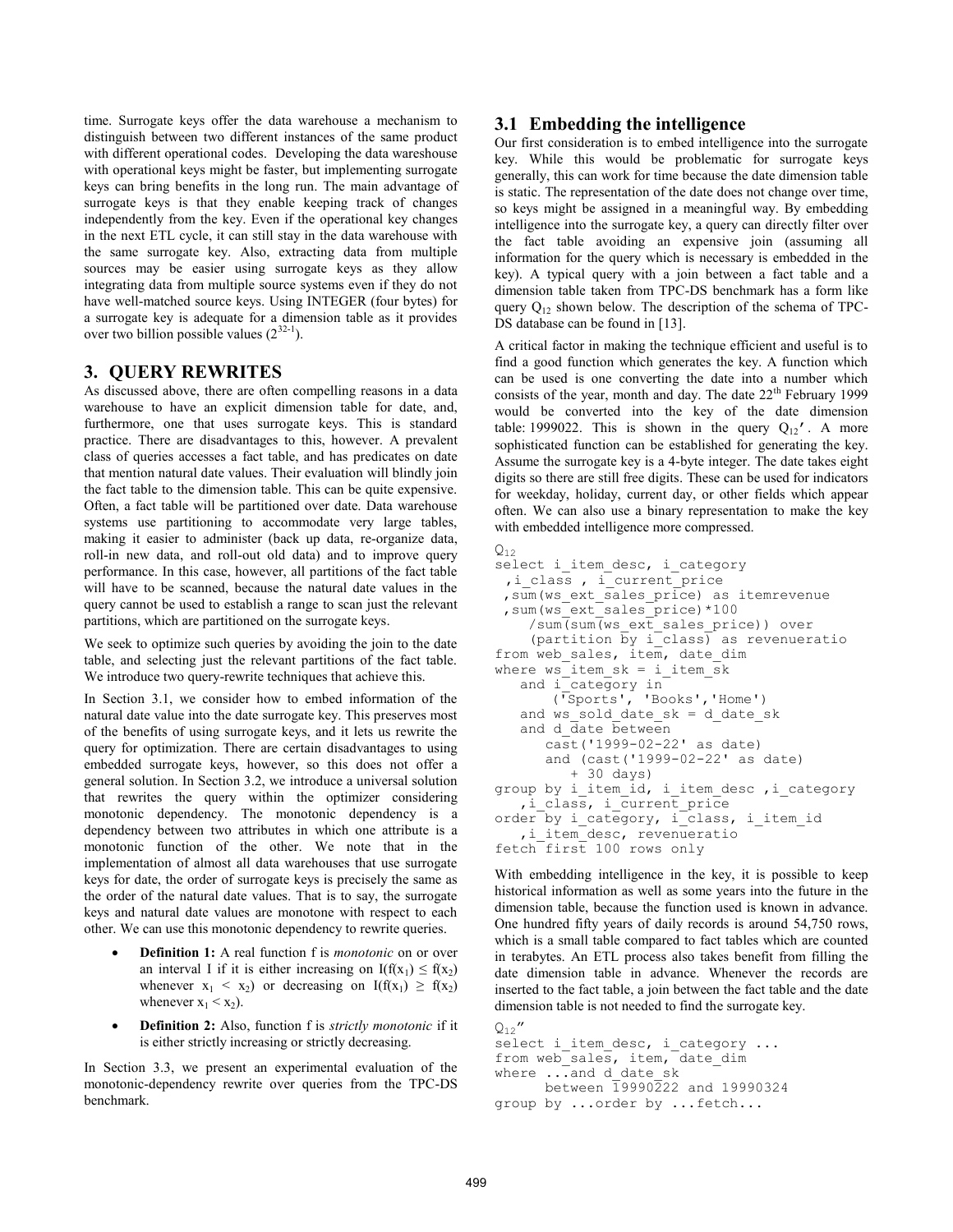#### **3.2 Monotonic dependencies**

In this section, our technique using monotonic dependencies is described. This technique was used in our prototype which has been implemented in DB2 V9.7. The following rewrites were considered as part of developing the prototype within the optimizer.

```
If in the table there is monotonic dependency between the
surrogate key and another column, a small number of lookups can
be used as part of the query. Two probes can be made into the
dimension table in order to calculate the range of the surrogate
keys to be used as a filter over the fact table. Query Q_{12}, with the
observation of the monotonic dependency between the date
surrogate key and the natural date values, can be rewritten to the
form shown below (query Q_{12}'). The two probes are selected
from date table: mindate and maxdate surrogate key. These two
probes provide us with minimum and maximum surrogate values
of the key which are used to set the filter in the WHERE clause.
In our first attempt, we have rewritten the query to use subqueries
for these probes in the WHERE clause. Based on our experiments
and analyzing the access paths, we discovered that the optimizer
does not treat it as a predicate on the same field, which meant it
was not giving the optimal access plan. Our next try was to put the
subqueries for the probes into the FROM clause. This is
successful. The optimizer then gives the same access plans as it
does for queries with constants in a BETWEEN range predicate.
```

```
Q_{12}
```

```
select ...
from tpcds.web sales, tpcds.item
   ,(select t1.mindate, t2.maxdate from
         (select min(d_date_sk) as mindate
          from tpcds.date dim
          where d date >= cast('1999-02-22'
             as \overline{date} ) as t1,
         (select max(d_date_sk) as maxdate
          from tpcds.date dim
          where d_date <= (cast('1999-02-
          22' as date) + 30 days) ) as t2
    ) as dt
where ws item sk = i item_sk and i_category
   in ('Sports', 'Books', 'Home')
   and ws_sold_date_sk between
      dt.mindate AND dt.maxdate
group by ... order by ...fetch...
```
The following conditions are required in order to implement an efficient automatic rewrite:

- 1. **Relationship integrity predicate (condition for optimization).** The primary key from table A matches a surrogate foreign key from table B  $(B.fk = A.pk)$  and relationship between table A (tpcds.date dim in  $Q_{12}$ ) and B (tpcds.web\_sales in  $Q_{12}$ ) is one to many.
- 2. **Partitioning or index key (condition for optimization).** The foreign key B.fk is a range partitioning key, or there exists an index on it which can be used by the index manager for the subquery range predicate as a start and stop key.
- 3. **Local predicate (condition for optimization).** Table A has a simple local predicate in the form of 'A.col <relational operator> literal' where the relational operator is one of  $\geq, \leq, \leq, \leq$  = and A.col is not A.pk. In our implementation, we consider queries with a binary

relationship predicate. This can be extended to queries with more complex expressions such as the IN operator. This kind of query also exists in the TPC-DS benchmark.

- 4. **Monotonic dependency (semantically required condition).** There exists a monotonic dependency declaration between the primary key of table A, column A.pk, and A.col in the local predicate in the query. At present in our prototype in DB2, we have a way to express this increasing or decreasing monotonic dependency internally. We are working to have a mechanism to declare such dependencies as formal constraints. Note that maintenance of such a dependency declaration is not expensive. When a new row is inserted in table A, only the rows with immediately preceding and succeeding values of A.pk by order need to be checked to ensure that the new A.col value maintains the monotone condition. Given there will be an index on the primary key of A, this check is inexpensive. The dependency between attributes d\_date\_sk and d\_date is strict monotonic.
- 5. **No select on the A dimension table (condition for optimization).** Table A is not involved in the select. The fact that A has no column output from the current select is optional. If there is no column output from A, the join is eliminated. Otherwise, we can still do the rewrite and take advantage of partitioning.

In the proposed query rewrite, the function MIN and MAX is used because there are no guarantees that the fill rate in the date dimension table is 100%. There is currently no method to inform the query rewrite engine about this. With the possibility of passing this information, we would be able to simplify the query by removing MIN and MAX and replacing the relational operators by an offset equation so fewer IOs would be used for the probes.

Note that the rewritten query makes appropriate use of the partitioning. All the fact tables in the TPC-DS benchmark include the surrogate key from the date dimension, but they do not include the actual date. So the original query cannot take advantage of the partitioning with the surrogate key from the date dimension because the filter is based on the natural date value. The situation is different with the proposed query rewrite algorithm. The filter uses the surrogate key from the date dimension so it perfectly matches the partitioning key which is kept in the fact table. Partitioning for large fact tables is highly effective because it allows old data to be removed gracefully and new data to be loaded and indexed without disturbing the rest of the fact table. Also selecting the data based on partitioning key is more efficient. We have checked the access plan for our rewritten query, and the partition key based on the date surrogate key is used.

The second query from the TPC-DS benchmark we considered is  $Q_7$  which joins the fact table with the date dimension and uses a description of the date as a filter. In the TPC-DS schema, there is an additional column which keeps the year (d\_year). In the query Q7 , the filter is set to the year 2000. We chose this query because it selects over many more days (one year) whereas  $Q_{12}$  was only over 30 days. This query involves a select on a column in the date dimension table. We wanted to check how the proposed query rewrite behaves with a higher selection of data from the database.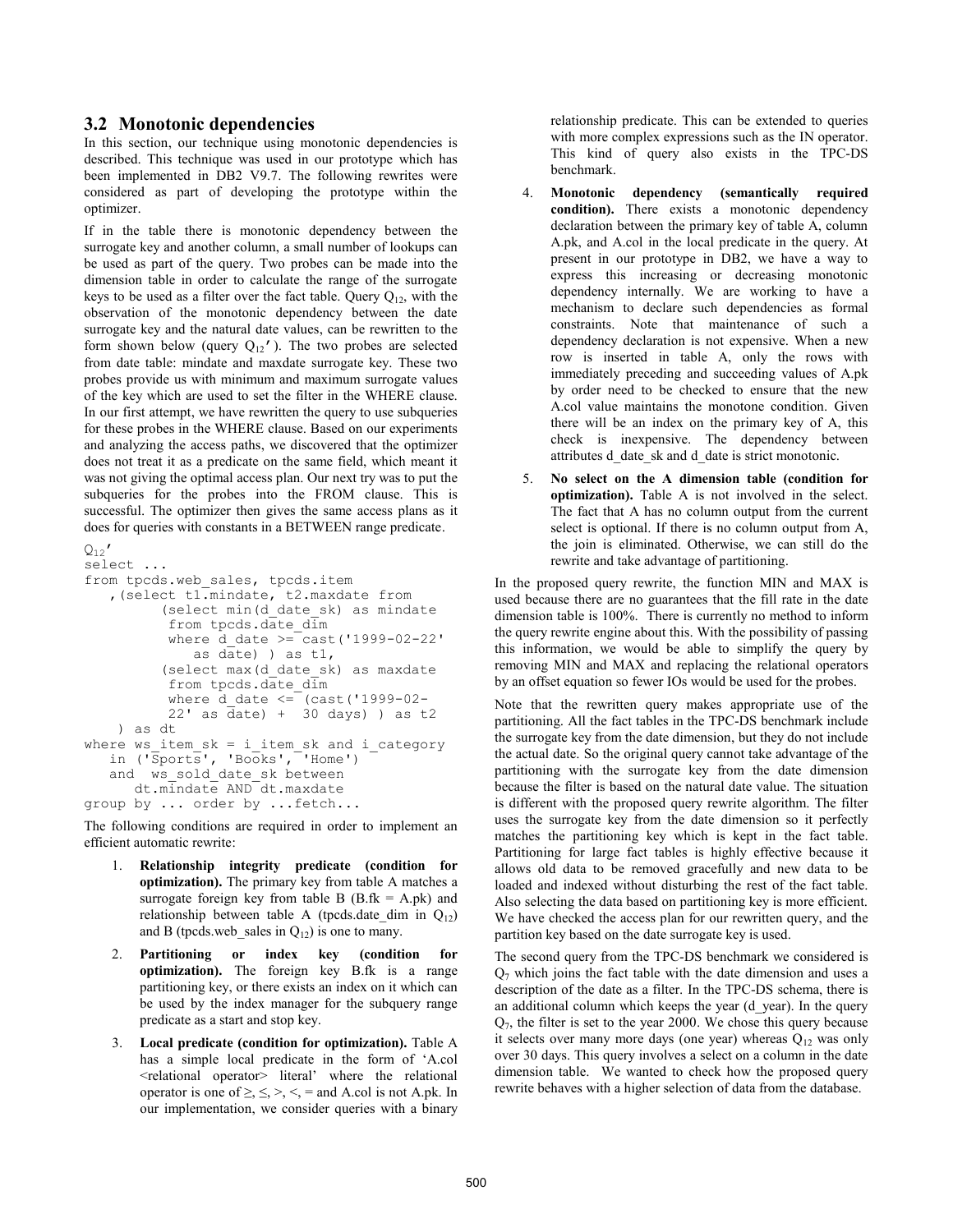The rewrite can be done with the same technique as for  $Q_{12}$ , but this time with an equality operator (filtering for year 2000). The rewrite cannot be used if instead of a predicate on d\_date there is a predicate on d\_month. Here the monotonic dependency is only local and there is no monotonic dependency between d\_date\_sk and d\_month defined. On the other hand if there is predicate on both columns: d\_year and d\_month then the suggested strategy to optimize the query can still be used. In  $Q_7'$  if we would be able to pass information that the fill rate is 100%, and assuming there is check constraint d year  $=$  YEAR (d date), the rewritten query could have just used a filter on a d\_date. At present, we have not addressed this. Therefore, we can use MIN and MAX in the same way we did for query  $Q_{12}$ .

```
Q<sub>7</sub>
```

```
select i item id,
cast(avg(cast(ss+quantity as decfloat))as decimal(10, 6)) agg1,
   cast( avg(ss_list_price) as
      decimal(1\overline{0}, 6)) agg2,
   cast(avg(ss_coupon_amt) as
      decimal(\overline{10}, 6)) agg3,
   cast(avg(ss_sales_price) as
      decimal(10,6)) agg4
from store sales, customer demographics,
   date \dim, item, promotion
where ss sold date sk = d date sk
   and ss item sk = i item sk
   and ss_cdemo_sk = cd_demo_sk
   and ss_promo_sk = p_promo_sk
   and cd\line{g}ender = 'M'and cd marital status = 'S'
   and cd<sup>-</sup>education status = 'College'
   and (p_channel_email = 'N' or
   p channel event = 'N') and d year = 2000
group by i item id order by i item id
fetch first 100 rows only
```
The rewritten query then with the filter on year is shown as below.

```
Q_7'select ...
from store_sales, ..., promotion
   ,(select t1.mindate, t2.maxdate from
           (select min(d_date_sk) as mindate
              from date \bar{d}im
              where d year = 2000 ) as t1,
           (select max(d_date_sk) as maxdate
           from date_dim
           where d year = 2000 ) as t2) as dt
where ss_item_sk = i_item_sk
   and s\overline{s} cdemo_sk = cd\overline{cd} demo_sk
   and ss_promo_sk = p_promo_sk
   and cd\overline{\smash{\big)}\smash[b]{\big]} gender = 'M'and c\bar{d} marital status = 'S'
   and cd<sup>-</sup>education status = 'College'
   and (p^-channel email = 'N' or
       p channel e\overline{v}ent = 'N')
   and ss sold date sk between
       dt.mindate and dt.maxdate
group by...order by...fetch...
```
## **3.3 EXPERIMENTAL EVALUATION**

The query transformations described above have been implemented in DB2 V9.7 The experiments were performed on a performance testing machine with operating system SUSE Linux Enterprise Server SP1 with 4 processors (Intel(R) Xeon(R) CPU 5160 @ 3.00GHz), 22GB memory using TPC-DS benchmark with size 1GB. The performance test results are shown in bar chart Fig 3.

In our experiments, we measured the performance of the 13 queries from the benchmark that use dates in predicates and that match our rewrite rules. As expected a significant reduction of the execution time is achieved. The optimization is achieved primarily by avoiding the join between the fact table and the date table. Also, as we have mentioned, the cardinality reduction due to the selection on the date table is greater than due to the selections on other tables, so the first join is done between the fact table and the dimension table. Eliminating this first join from the access plan brings significant benefits. An index on the date foreign key in the fact table is enough for efficient evaluation. Note that more substantial performance improvements could be achieved if the date foreign key in the fact table is also a partitioning key.



**Figure 3. Visualized performance test results.**

Fig. 3. shows the execution times for the 13 queries from the benchmark executed with and without our rewrite. The results demonstrate significant performance improvement, on average a reduction of 48% in elapsed time. For the queries discussed in Section 3.2, the reduction was from 116.34 seconds to 38.98 seconds (66%) for  $Q_7$  and for the query with smaller filter,  $Q_{12}$ , from 4.26 seconds to 2.11 seconds (50%).

## **4. CONCLUSIONS AND FUTURE WORK**

Queries that involve predicates over time and date are exceedingly common for most data warehouses. For many design reasons (Section 2.3), date is often represented explicitly as a dimension table of its own, with the primary key of the date table done as a surrogate key. While this design can have compelling advantages, the surrogate key can cause problems for queries.

A majority of queries are over a fact table. A query often uses natural date values in predicates. However, date in the fact table is recorded by surrogate key. This necessitates a potentially quite expensive join between the fact table and the date dimension table when the query is evaluated. There is an additional problem when a fact table has been partitioned by date, as it is common practice in data warehouse systems in order to accommodate very large tables (e.g. in distributed systems). Since the date range (surrogate values) over the fact table cannot be determined from the query (natural values) all the partitions of the fact table must be scanned.